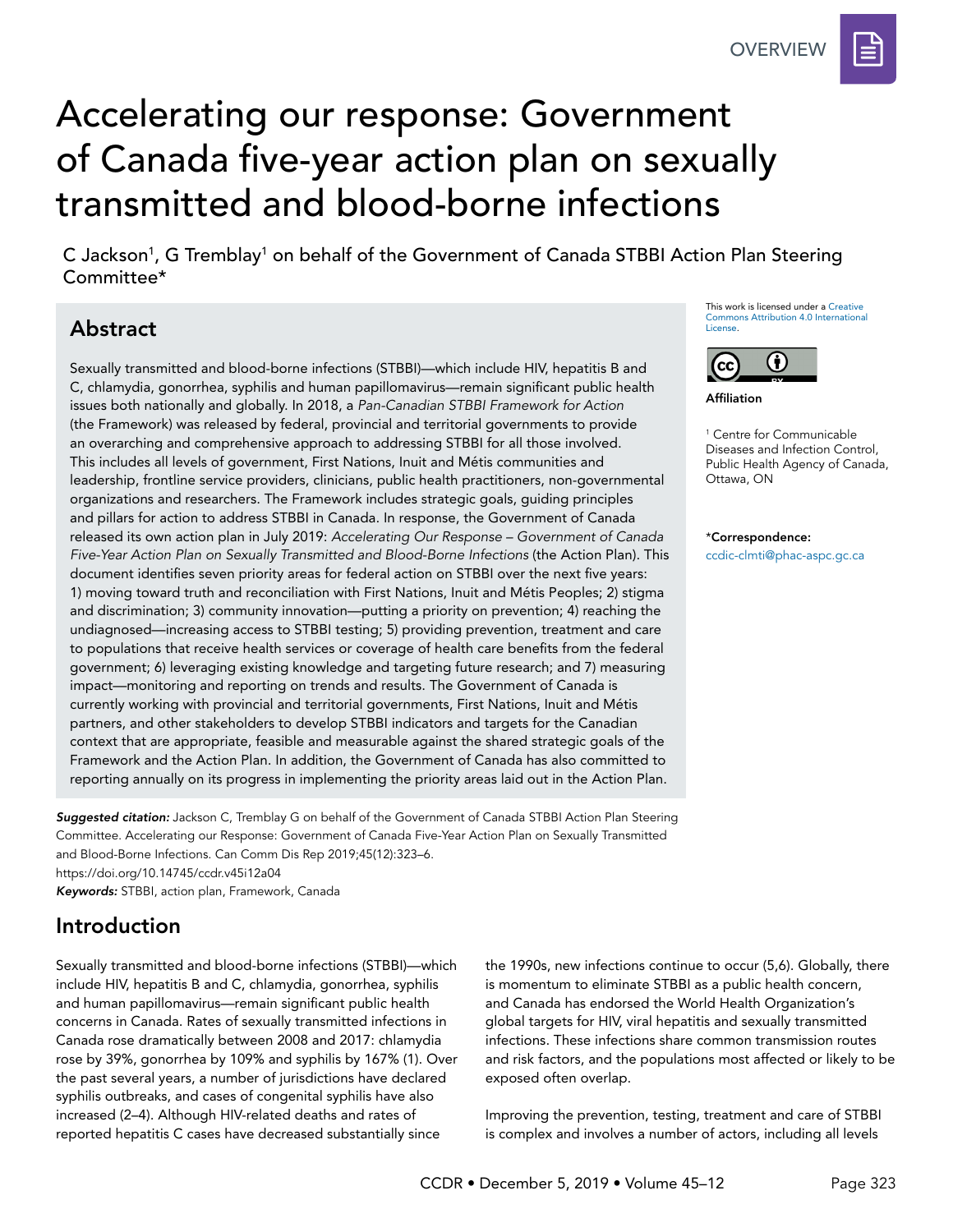

**OVERVIEW** 

of government, First Nations, Inuit and Métis communities and leadership (Text box), frontline service providers, clinicians, public health practitioners, non-governmental organizations and researchers. In 2018, the Public Health Agency of Canada released a *Pan-Canadian STBBI Framework for Action* (hereafter called the Framework) (7), which was endorsed by federal, provincial and territorial ministers of health. The Framework provides an overarching and comprehensive approach to addressing STBBI for all those involved. It identifies strategic goals, guiding principles and pillars for action spanning the STBBI continuum of care and highlights the role of enabling environments—social, cultural, physical, structural and legal conditions—that support the prevention of STBBI transmission and promote access to services. The Framework was summarized in a previous *Canada Communicable Disease Report* article (8).

#### Text box: Federal departments involved in the Government of Canada Five-Year Action Plan on Sexually Transmitted and Blood-Borne Infections:

- Public Health Agency of Canada
- Canadian Institutes of Health Research
- Correctional Service Canada
- Department of Justice
- Department of National Defence
- Department of Women and Gender Equality
- Health Canada
- Immigration, Refugees and Citizenship Canada
- Indigenous Services Canada
- LGBTQ2 Secretariat of the Privy Council Office

In July 2019, the Government of Canada (GoC) released its own plan outlining key federal priorities to reduce the public health impacts of STBBI in Canada and advance the work of the Framework from 2019 to 2024. This plan, entitled Accelerating Our Response: *Government of Canada Five-Year Action Plan on Sexually Transmitted and Blood-Borne Infections* (hereafter called the Action Plan) (9) takes a whole-of-government approach and involves ten federal departments whose mandates and activities address aspects of STBBI and/or who are responsible for providing prevention, treatment and care or coverage of health care benefits to specific populations.

This plan shares the strategic goals of the Framework. These goals are to 1) reduce the incidence of STBBI in Canada, 2) improve access to testing, treatment, care and support and 3) reduce the stigma and discrimination that create vulnerabilities to STBBI. The following article summarizes the Action Plan and briefly describes its seven priority areas.

### Renewing the federal response to STBBI: Overview of the Action Plan

The Action Plan includes seven priority areas.

#### 1. Moving toward truth and reconciliation with First Nations, Inuit and Métis Peoples

The Action Plan's commitment to moving toward truth and reconciliation with First Nations, Inuit and Métis Peoples reflects the broader GoC commitment to reconciliation. The GoC will take an approach to STBBI policy, programs and services that address the priorities identified by First Nations, Inuit and Métis communities. Under this priority area, the GoC will support First Nations, Inuit and Métis Peoples' priorities in relation to STBBI, improve availability and accessibility of community level data on STBBI outcomes, and invest in culturally safe and responsive initiatives for STBBI prevention, education, awareness, and ongoing care and support.

#### 2. Stigma and discrimination

Stigma and discrimination remain key obstacles to effective STBBI prevention, care, treatment and support. Disproportionate rates of STBBI affect populations that face various types of stigma and discrimination, including sexism, racism and homophobia. Stigma and discrimination also impede access to appropriate prevention, care, treatment and support services for STBBI. The GoC will promote the important message of undetectable=untransmittable (U=U), which is based on the substantial body of scientific evidence indicating that, for people living with HIV who have achieved a sustained undetectable viral load, there is effectively no risk of sexual transmission. Under this priority area, the GoC will also work to:

- Address stigma and discrimination (including racism and sexism), gender-based violence, transphobia, biphobia and homophobia
- Equip professionals with skills to provide culturally safe and responsive services in safe environments
- Reduce the over-criminalization of HIV non-disclosure in Canada

#### 3. Community innovation—putting a priority on prevention

The GoC will continue its long-standing support for community-based organizations that work to prevent STBBI with programs and interventions tailored to the particular contexts and priorities of specific communities. This includes federal grants and contributions programs including the *Harm Reduction Fund* (10) and the *HIV and Hepatitis C Community Action Fund* (11). Under this priority area, the GoC will support frontline, community-based projects to prevent new and recurring infections, reach the undiagnosed and link them to testing, treatment and care, and support efforts to bring high impact interventions, such as HIV preexposure prophylaxis, to scale so more people can benefit from them.

#### 4. Reaching the undiagnosed—increasing access to STBBI testing

Testing for STBBI enables people to access care, treatment and support, and can ultimately reduce onward transmission of infections. However, current approaches to STBBI testing are not reaching everyone who could benefit. For this reason, under this priority area, the GoC will prioritize efforts to increase access to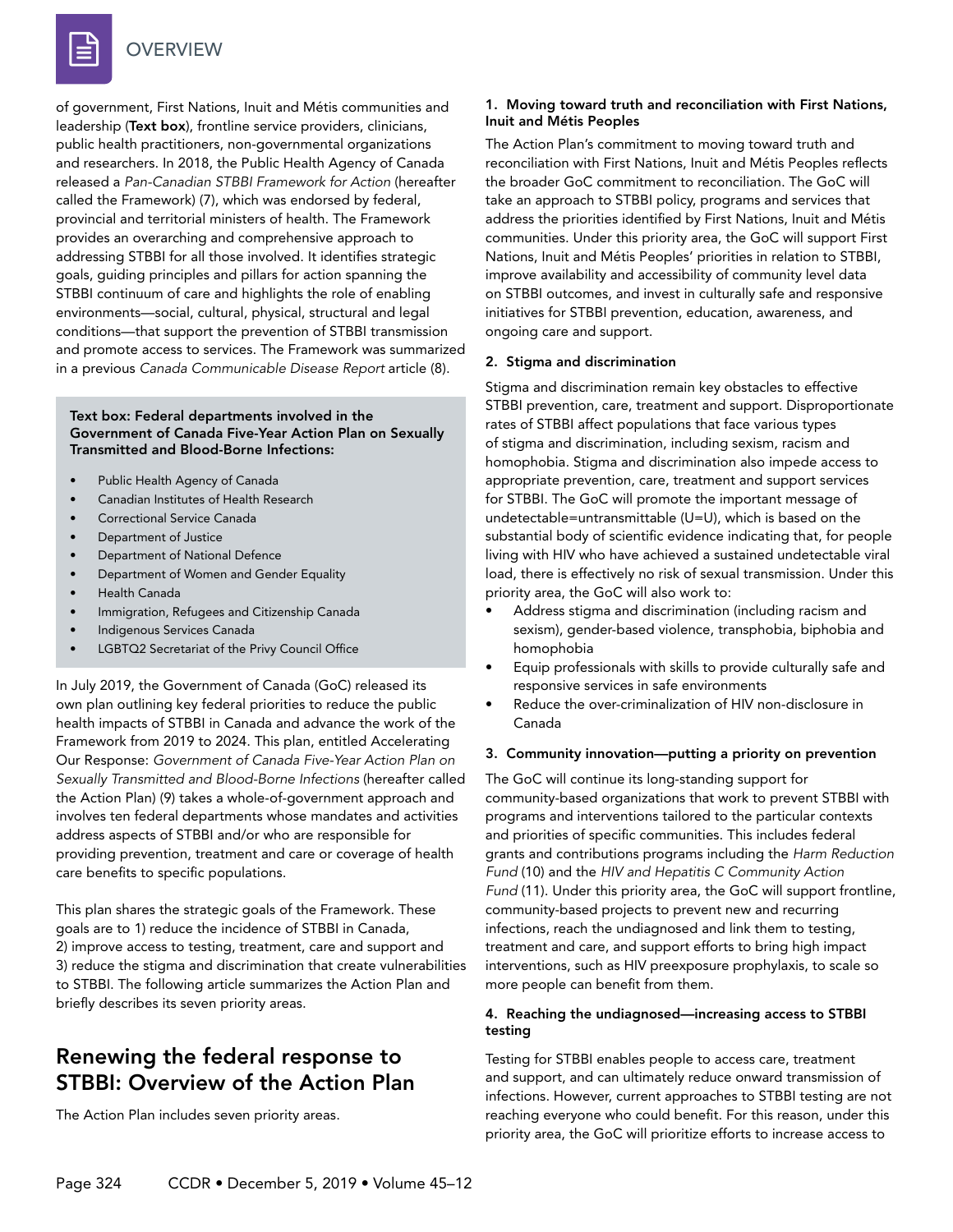

culturally-safe and responsive testing models and expand the range of testing options available to people in Canada, including point-of-care testing, self-testing and the use of dried blood spot technology.

#### 5. Prevention, treatment and care for populations that receive health services or coverage of health care benefits from the federal government

The GoC funds and provides health services or coverage of health care benefits for a number of specific populations, including members of the Canadian Armed Forces, certain immigrant populations, incarcerated individuals in federal correctional facilities and eligible First Nations and Inuit. Under this priority area, the GoC will ensure that eligible individuals receive effective and culturally safe and responsive prevention, including harm reduction, care and treatment services, and facilitate linkage to care for those transitioning from federal to provincial and territorial health systems.

#### 6. Leveraging existing knowledge and targeting future research

Scientific research continues to advance and improve knowledge about STBBI, the conditions that promote vulnerability to infection, the development of new prevention and testing modalities and treatments and knowledge about the physical, mental and social impacts of living with chronic infection. Under this priority area, the GoC will invest in the following areas: research on basic, translational and clinical research; research supporting STBBI prevention, testing and diagnosis, treatment and care; and support for the development of First Nations, Inuit and Métis health research capacity.

#### 7. Measuring impact—monitoring and reporting on trends and results

Global targets for HIV, hepatitis and sexually transmitted infections are part of the momentum driving Canada's efforts to reduce the health impacts of STBBI. However, global targets are not sufficient to unify efforts, drive change and measure Canada's progress. Under this priority area, the GoC will lead a process to develop indicators and targets for STBBI that are appropriate for the Canadian context. It will also prioritize efforts to strengthen Canada's STBBI surveillance system to ensure that the GoC has the data that is needed to focus efforts and monitor trends and changes over time. In addition, the GoC has committed to reporting on the results from this Action Plan on an annual basis*.* 

## Conclusion and next steps

The Action Plan outlines the seven priority areas for federal efforts to implement the Framework and support Canada's contribution to meeting the global targets for HIV, hepatitis and sexually transmitted infections by 2030 (Table 1). The GoC is currently working with provincial and territorial governments, First Nations, Inuit and Métis partners, and other stakeholders to develop STBBI indicators and targets within the Canadian

context that are appropriate, feasible and measurable. This work will include a community consultation process over the coming months. The GoC has also committed to reporting annually on its progress in implementing the priority areas laid out in the Action Plan. Full implementation of the Framework, however, will require the ongoing and unified efforts of governments, stakeholders and affected communities to ensure that culturally-safe and responsive STBBI prevention, testing, care, treatment and support are available to those who need it.

### Table 1: Global Targets for Sexually Transmitted and Blood-Borne Infections (STBBI)

| <b>STBBI</b>                          | <b>Target</b><br>year | <b>Global targets</b>                                                                                                                                                                                                                                                                                                                                                                                                                                     |
|---------------------------------------|-----------------------|-----------------------------------------------------------------------------------------------------------------------------------------------------------------------------------------------------------------------------------------------------------------------------------------------------------------------------------------------------------------------------------------------------------------------------------------------------------|
| HIV                                   | 2020                  | 90% of people living with HIV know their<br>٠<br>status<br>90% of people living with HIV who know<br>٠<br>their status are receiving treatment<br>90% of people on treatment have<br>$\bullet$<br>suppressed viral loads<br>Fewer than 500,000 new HIV infections<br>٠<br>Elimination of HIV-related discrimination<br>$\bullet$                                                                                                                          |
|                                       | 2030                  | Zero new HIV infections<br>٠<br>Zero AIDS-related deaths<br>٠<br>Zero discrimination<br>$\bullet$                                                                                                                                                                                                                                                                                                                                                         |
| Hepatitis                             | 2020                  | 30% reduction in new cases of chronic viral<br>٠<br>hepatitis B and C infections<br>10% reduction in hepatitis B and C deaths<br>٠<br>30% of viral hepatitis B and C infections are<br>$\bullet$<br>diagnosed<br>Five million people receiving hepatitis<br>٠<br>B treatment, and three million people<br>receiving hepatitis C treatment<br>Achieve and maintain up-to-date 90%<br>٠<br>coverage for vaccination of hepatitis B<br>vaccine (three doses) |
|                                       | 2030                  | 90% reduction in new cases of chronic viral<br>$\bullet$<br>hepatitis B and C infections<br>65% reduction in hepatitis B and C deaths<br>٠<br>90% of viral hepatitis B and C infections are<br>٠<br>diagnosed<br>80% of eligible people receiving hepatitis B<br>٠<br>and C treatment                                                                                                                                                                     |
| Sexually<br>transmitted<br>infections | 2030                  | 90% reduction of syphilis incidence globally<br>٠<br>90% reduction in gonorrhea incidence<br>٠<br>globally<br>50 or fewer cases of congenital syphilis per<br>٠<br>100,000 live births in 80% of countries<br>Sustain 90% national coverage and at<br>٠<br>least 80% in every district (or equivalent<br>administrative unit) in countries with the<br>human papillomavirus vaccine in their<br>national immunization programme                           |

The success of these efforts lies in partnerships. The GoC is committed to implementing the *Truth and Reconciliation Commission's Calls to Action* (12) and will continue to engage closely with First Nations, Inuit and Métis communities and leadership. The GoC is also committed to continuing to work with people with lived experience as programs and policies are developed. In addition, the GoC's collaborative work with provinces, territories and community-based organizations